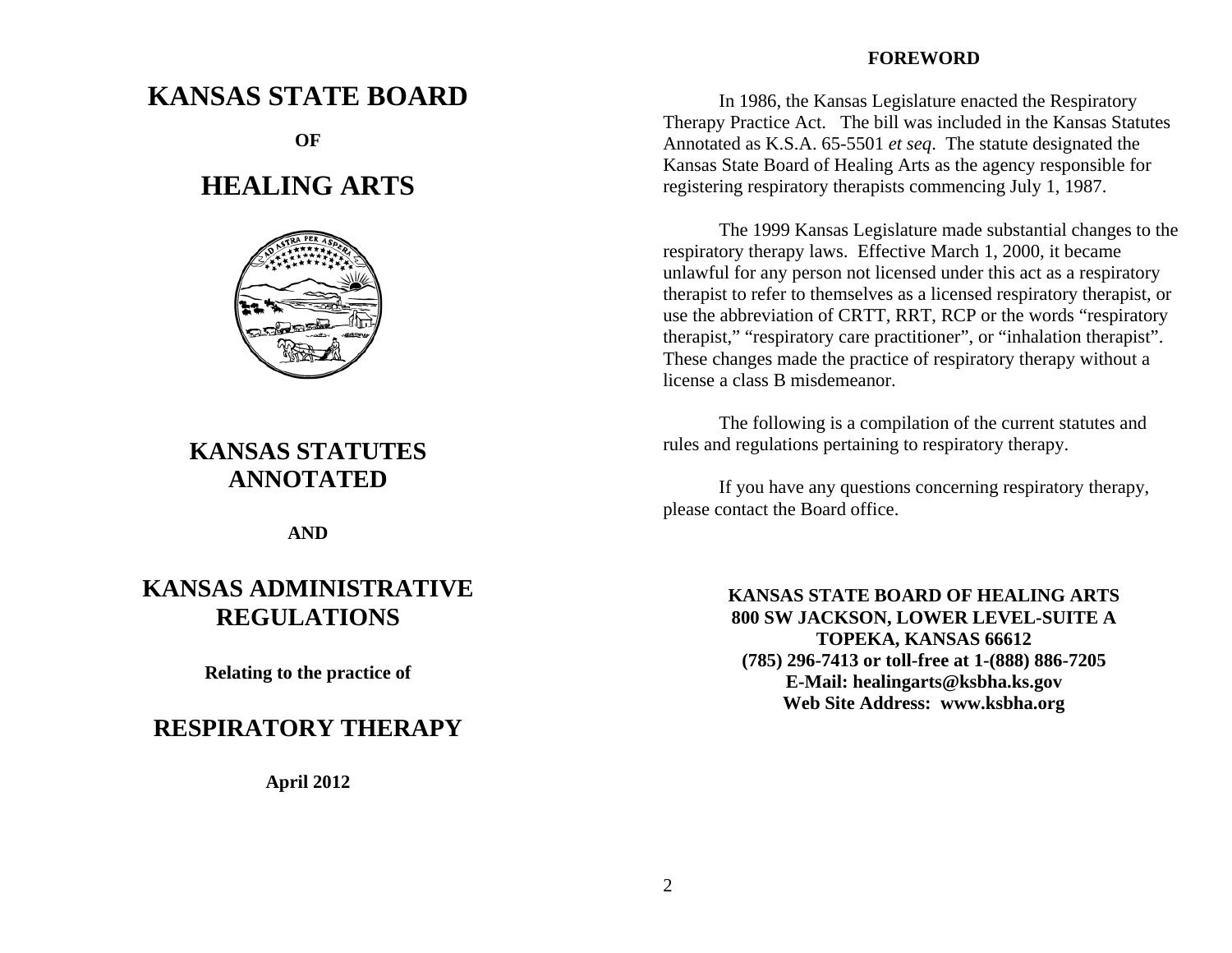#### **INDEX**

### **KANSAS STATUTES ANNOTATED CHAPTER 65Article 55. - RESPIRATORY THERAPY**

**65-5501. Citation of act.** 

- **65-5502. Definitions.**
- **65-5503. Administration of act by state board of healing arts.**
- **65-5504. Respiratory care council established; appointment of members; compensation.**
- **65-5505. Duties of board.**
- **65-5506. Application for licensure; requirements; rules and regulations criteria for educational programs.**
- **65-5507. Examinations.**
- **65-5508. Waiver of examination and other requirements; when waived; special permits; temporary license.**
- **65-5509. Fees.**
- **65-5510. Denial, revocation, limitation or suspension of license or refusal to renew license; unprofessional conduct; discipline; civil fines; procedure; reinstatement.**
- **65-5511. Foreign trained respiratory therapists; requirements.**
- **65-5512. Expiration of license; failure to renew; renewal; suspended license; fees.**
- **65-5513. Moneys received by board; disposition; healing arts fee fund.**
- **65-5514. Representation as respiratory therapist; prohibitions; misdemeanor; exclusions from the practice of respiratory therapy.**
- **65-5515. Injunction.**
- **65-5516. State agency adjudicative proceedings and judicial review; conduct.**
- **65-5517. Invalidity of part.**

### **65-5501 Chaper 65 – PUBLIC HEALTH Article 55 – RESPIRATORY THERAPY**

 **65-5501. Citation of act.** K.S.A. 65-5501 to 65-5517, inclusive, shall be known and may be cited as the respiratory therapy practice act.

 **History:** L. 1986, ch. 322, § 1; July 1.

#### **65-5502 Chaper 65 – PUBLIC HEALTH Article 55 – RESPIRATORY THERAPY**

 **65-5502. Definitions.** As used in K.S.A. 65-5501 to 65-5517, inclusive and amendments thereto:

(a) "Board" means the state board of healing arts.

(b) "Respiratory therapy" is a health care profession whose therapists practice under the supervision of a qualified medical director and with the prescription of a licensed physician providing therapy, management, rehabilitation, respiratory assessment and care of patients with deficiencies and abnormalities which affect the pulmonary system and associated other systems functions. The duties which may be performed by a respiratory therapist include:

(1) Direct and indirect respiratory therapy services that are safe, aseptic, preventative and restorative to the patient.

(2) Direct and indirect respiratory therapy services, including but not limited to, the administration of pharmacological and diagnostic and therapeutic agents related to respiratory therapy procedures to implement a treatment, disease prevention or pulmonary rehabilitative regimen prescribed by a physician.

(3) Administration of medical gases, exclusive of general anesthesia, aerosols, humidification and environmental control systems.

(4) Transcription and implementation of written or verbal orders of a physician pertaining to the practice of respiratory therapy.

(5) Implementation of respiratory therapy protocols as defined by the medical staff of an institution or a qualified medical director or other written protocol, changes in treatment pursuant to the written or

4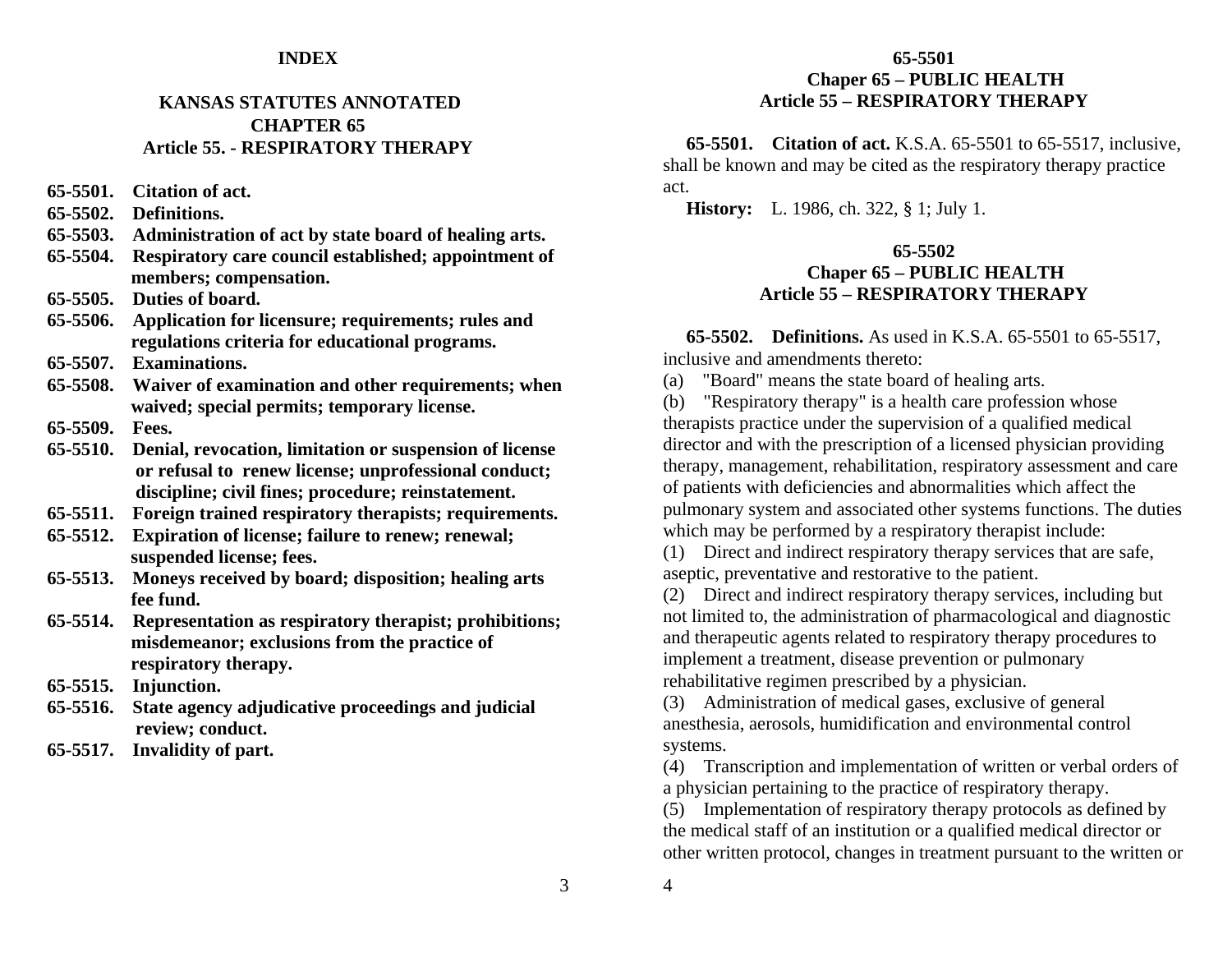verbal orders of a physician or the initiation of emergency procedures as authorized by written protocols.

(c) "Respiratory therapist" means a person who is licensed to practice respiratory therapy as defined in this act.

(d) "Person" means any individual, partnership, unincorporated organization or corporation.

(e) "Physician" means a person who is licensed by the board to practice medicine and surgery.

(f) "Qualified medical director" means the medical director of any inpatient or outpatient respiratory therapy service, department or home care agency. The medical director shall be a physician who has interest and knowledge in the diagnosis and treatment of respiratory problems. This physician shall be responsible for the quality, safety and appropriateness of the respiratory services provided and require that respiratory therapy be ordered by a physician who has medical responsibility for the patient. The medical director shall be readily accessible to the respiratory therapy practitioner.

 **History:** L. 1986, ch. 322, § 2; L. 1999, ch. 87, § 7; Mar. 1, 2000.

#### **65-5503**

#### **Chaper 65 – PUBLIC HEALTH Article 55 – RESPIRATORY THERAPY 65-5503. Administration of act by state board of healing**

**arts.** The board, as hereinafter provided, shall administer the provisions of this act.

**History:** L. 1986, ch. 322, § 3; L. 1999, ch. 87, § 8; Mar. 1, 2000.

#### **65-5504**

#### **Chaper 65 – PUBLIC HEALTH Article 55 – RESPIRATORY THERAPY**

#### **65-5504. Respiratory care council established; appointment of members; compensation.**

(a) There is established a respiratory care council to advise the board in carrying out the provisions of this act. The council shall consist of seven members, all citizens and residents of the state of Kansas appointed as follows: One member shall be a physician appointed by

the state board of healing arts; one member shall be the president of the state board of healing arts or a person designated by the president; two members shall be from the public sector who are not engaged, directly or indirectly, in the provision of health services appointed by the governor; and three members shall be respiratory therapists appointed by the governor. The governor, insofar as possible, shall appoint persons from different geographical areas and persons who represent various types of respiratory therapy practice. If a vacancy occurs on the council, the appointing authority of the position which has become vacant shall appoint a person of like qualifications to fill the vacant position for the unexpired term, if any. The Kansas respiratory care society shall recommend the names of respiratory therapists to the governor in a number equal to at least twice the positions or vacancies to be filled, and the governor may appoint members to fill the positions or vacancies from the submitted list. Members of the council appointed by the governor on and after the effective date of this act shall be appointed for terms of three years and until their successors are appointed, except that members appointed from the public sector shall be appointed for terms of two years and until their successors are appointed. The member appointed by the state board of healing arts shall serve at the pleasure of the state board of healing arts. A member designated by the president of the state board of healing arts shall serve at the pleasure of the president.

(b) Members of the council attending meetings of the council, or attending a subcommittee meeting thereof authorized by the council, shall be paid amounts provided in subsection (e) of K.S.A. 75-3223 and amendments thereto from the healing arts fee fund.

 **History:** L. 1986, ch. 322, § 4; L. 1987, ch. 253, § 4; L. 1988, ch. 251, § 4; L. 1999, ch. 87, § 9; Mar. 1, 2000.

#### **65-5505 Chaper 65 – PUBLIC HEALTH Article 55 – RESPIRATORY THERAPY**

 **65-5505. Duties of board.** The board shall pass upon the qualifications of all applicants for examination and licensure, provide for all examinations, determine the applicants who successfully pass

6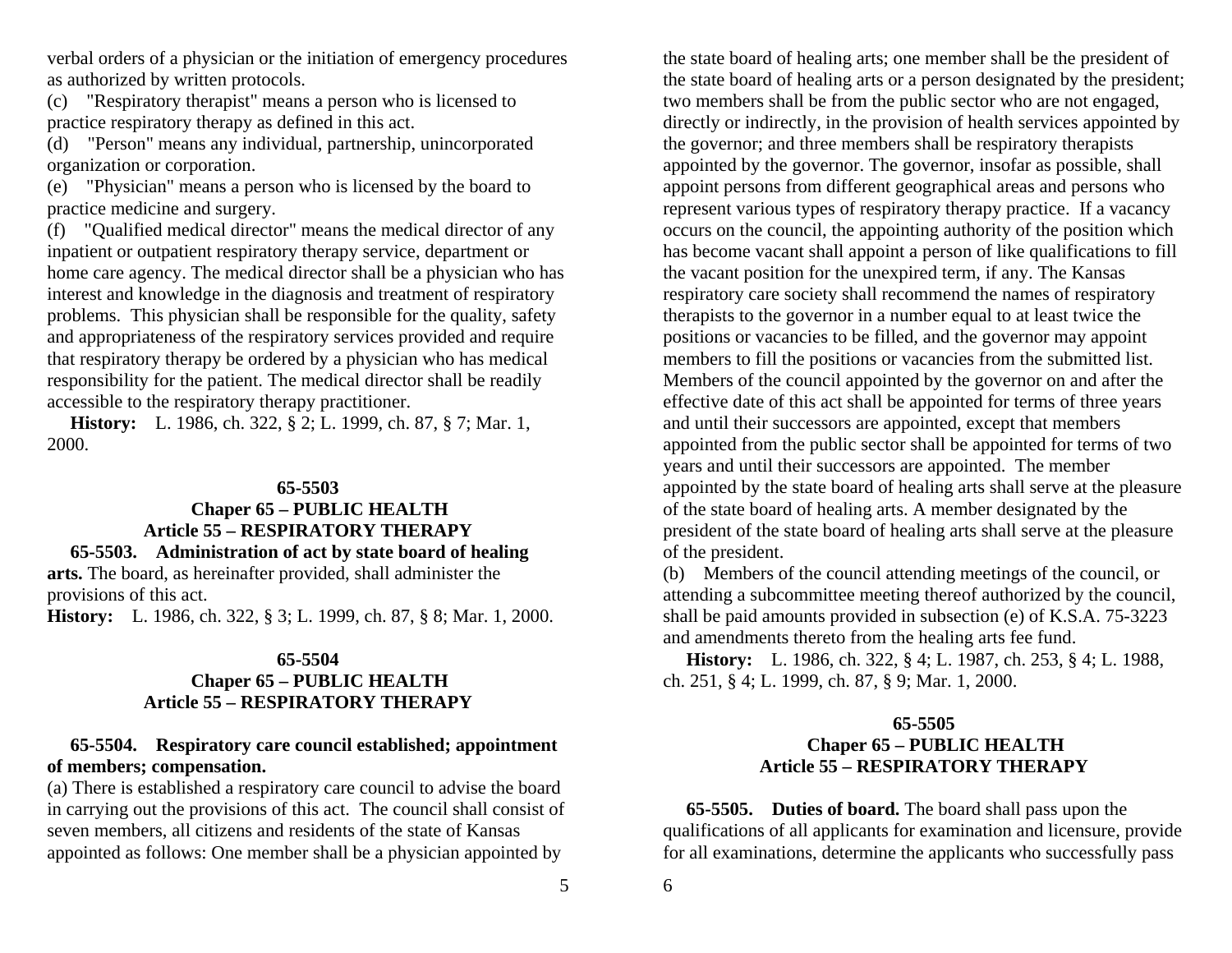the examination, duly license such applicants and adopt rules and regulations as may be necessary to administer the provisions of this act. The board shall keep a record of all proceedings under this act and a roster of all individuals licensed under this act. Only an individual may be licensed under this act.

 **History:** L. 1986, ch. 322, § 5; L. 1999, ch. 87, § 10; Mar. 1, 2000.

#### **65-5506 Chaper 65 – PUBLIC HEALTH Article 55 – RESPIRATORY THERAPY**

## **65-5506. Application for licensure; requirements; rules and regulations criteria for educational programs.**

(a) An applicant applying for licensure as a respiratory therapist shall file a written application on forms provided by the board, showing to the satisfaction of the board that the applicant meets the following requirements:

(1) Education: The applicant shall present evidence satisfactory to the board of having successfully completed an educational program in respiratory therapy approved by the board.

(2) Examination: The applicant shall pass an examination as provided for in K.S.A. 65-5507 and amendments thereto.

(3) Fees: The applicants shall pay to the board all applicable fees established under K.S.A. 65-5509 and amendments thereto.

(b) The board shall adopt rules and regulations establishing the criteria for an educational program in respiratory therapy to obtain successful recognition by the board under paragraph (1) of subsection (a). The board may send a questionnaire developed by the board to any school or other entity conducting an educational program in respiratory therapy for which the board does not have sufficient information to determine whether the program should be recognized by the board and whether the program meets the rules and regulations adopted under this section. The questionnaire providing the necessary information shall be completed and returned to the board in order for the program to be considered for recognition. The board may contract with investigative agencies, commissions or consultants to assist the board in obtaining information about an educational

program in respiratory therapy. In entering such contracts the authority to recognize an educational program in respiratory therapy shall remain solely with the board.

 **History:** L. 1986, ch. 322, § 6; L. 1988, ch. 243, § 13; L. 1999, ch. 87, § 11; Mar. 1, 2000.

### **65-5507 Chaper 65 – PUBLIC HEALTH Article 55 – RESPIRATORY THERAPY**

## **65-5507. Examinations.**

(a) Each applicant for licensure under this act shall be examined by a written examination chosen by the board to test the applicant's knowledge of the basic and clinical sciences relating to respiratory therapy, and respiratory therapy theory and practice, including the applicant's professional skills and judgment in the utilization of respiratory therapy techniques and methods, and such other subjects as the board may deem useful to determine the applicant's fitness to practice.

(b) Applicants for licensure shall be examined at a time and place and under such supervision as the board may determine.

Examinations shall be given at least twice each year at such places as the board may determine and the board shall give or cause to be given reasonable public notice of such examinations at least 60 days prior to their administration.

(c) Applicants may obtain their examination scores.

 **History:** L. 1986, ch. 322, § 7; L. 1999, ch. 87, § 12; Mar. 1, 2000.

## **65-5508 Chaper 65 – PUBLIC HEALTH Article 55 – RESPIRATORY THERAPY**

## **65-5508. Waiver of examination and other requirements; when waived; special permits; temporary license.**

(a) The board may waive the examination, education or experience requirements and grant licensure to any applicant who presents proof of current licensure or registration as a respiratory therapist in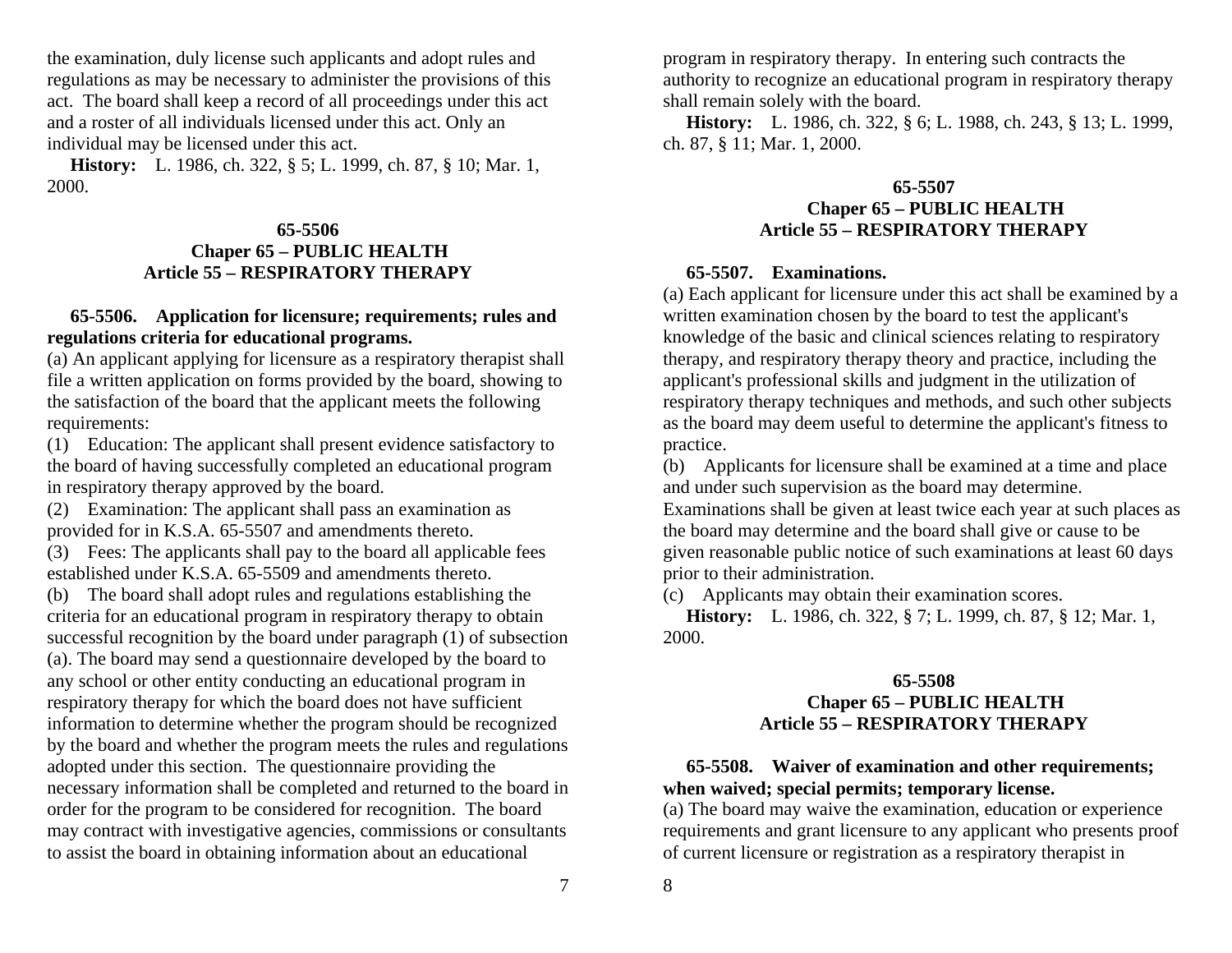another state, the District of Columbia or territory of the United States which requires standards for licensure or registration determined by the board to be equivalent to the requirements for licensure under this act.

(b) At the time of making an application under this section, the applicant shall pay to the board the application fee as required under K.S.A. 65-5509, and amendments thereto.

(c) The board may issue a special permit to a student enrolled in an approved school of respiratory therapy who applies for such special permit on a form provided by the board and who pays to the board the special permit fee as required under K.S.A. 65-5509, and amendments thereto. The special permit shall authorize a student who is enrolled in an approved school of respiratory therapy and who holds such special permit to practice respiratory therapy under the supervision of a licensed respiratory therapist. Such special permit shall expire 30 days after the date that the student graduates from an approved school of respiratory therapy or otherwise ceases to be enrolled in an approved school of respiratory therapy.

(d) The board may issue a temporary license to an applicant for licensure as a respiratory therapist who applies for temporary licensure on a form provided by the board, who meets the requirements for licensure or who meets all of the requirements for licensure except examination and who pays to the board the temporary license fee as required under K.S.A. 65-5509, and amendments thereto. Temporary licenses issued prior to July 1, 2010, shall expire one year from the date of issue or on the date that the board approves the application for licensure, whichever occurs first. Temporary licenses issued on or after July 1, 2010, shall expire six months from the date of issue or on the date that the board approves the application for licensure, whichever occurs first. No more than one such temporary license shall be permitted to any one person.

 **History:** L. 1986, ch. 322, § 8; L. 1987, ch. 253, § 5; L. 1991, ch. 192, § 6; L. 1997, ch. 26, § 2; L. 1999, ch. 87, § 13; L. 2010, ch. 67, § 1; July 1.

## **65-5509 Chaper 65 – PUBLIC HEALTH Article 55 – RESPIRATORY THERAPY**

## **65-5509. Fees.**

(a) The board shall charge and collect in advance fees provided for in this act as fixed by the board by rules and regulations, subject to the following limitations:

 **History:** L. 1986, ch. 322, § 9; L. 1987, ch. 253, § 6; L. 1989, ch. 202, § 1; L. 1997, ch. 94, § 5; L. 1999, ch. 87, § 14; Mar. 1, 2000.

#### **65-5510 Chaper 65 – PUBLIC HEALTH Article 55 – RESPIRATORY THERAPY**

## **65-5510. Denial, revocation, limitation or suspension of license or refusal to renew license; unprofessional conduct; discipline; civil fines; procedure; reinstatement.**

(a) The board may deny, refuse to renew, suspend, revoke or limit a license or the licensee may be publicly or privately censured where the licensee or applicant for licensure has been guilty of unprofessional conduct which has endangered or is likely to endanger the health, welfare or safety of the public. Unprofessional conduct includes:

9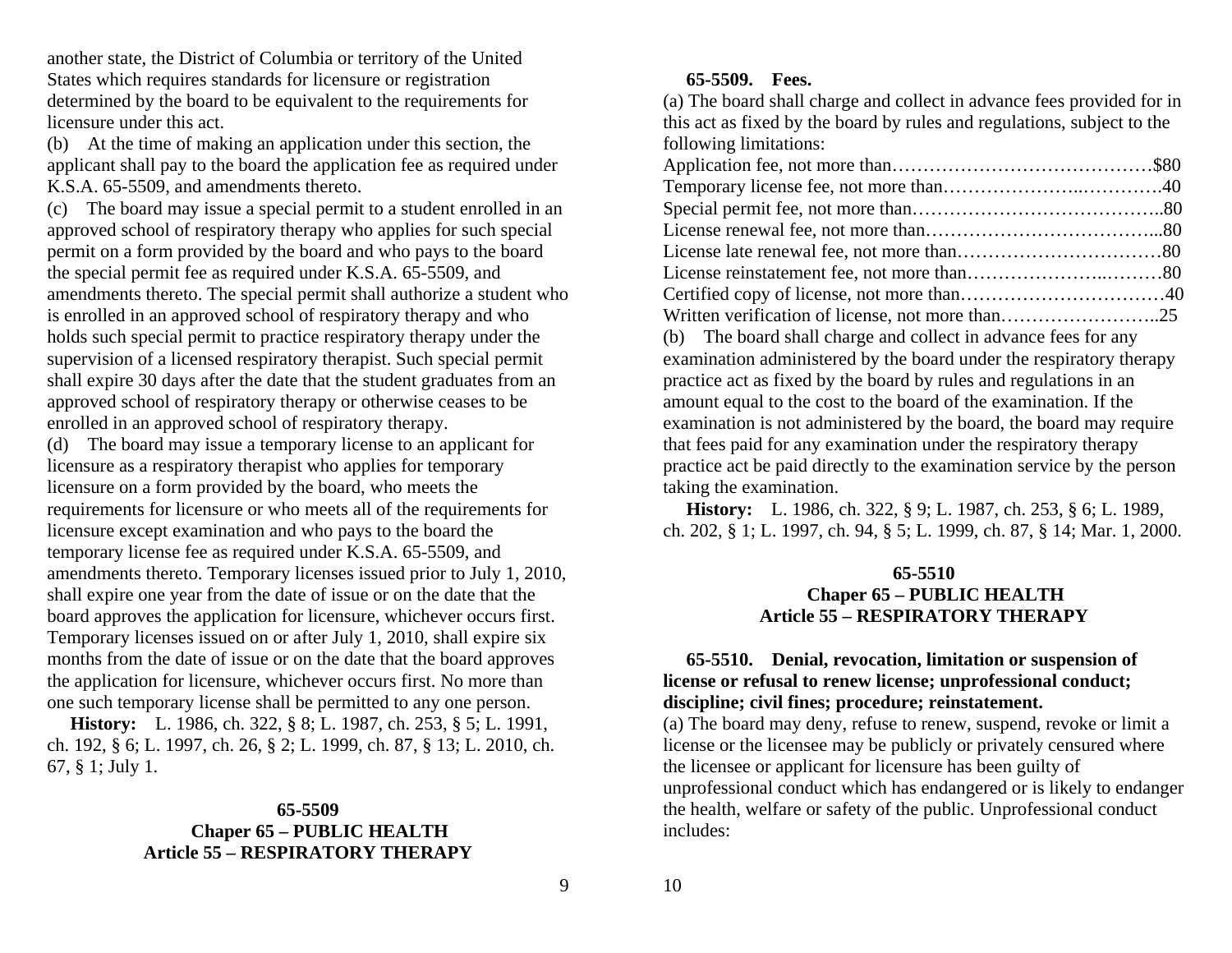(1) Obtaining a license by means of fraud, misrepresentation or concealment of material facts;

(2) being guilty of unprofessional conduct as defined by rules and regulations adopted by the board;

(3) being convicted of a felony if the acts for which such person was convicted are found by the board to have a direct bearing on whether such person should be entrusted to serve the public in the capacity of a respiratory therapist;

(4) violating any lawful order or rule and regulation of the board; and

(5) violating any provision of this act.

(b) Such denial, refusal to renew, suspension, revocation or limitation of a license or public or private censure of a licensee may be ordered by the board after notice and hearing on the matter in accordance with the provisions of the Kansas administrative procedure act. Upon the end of the period of time established by the board for the revocation of a license, application may be made to the board for reinstatement. The board shall have discretion to accept or reject an application for reinstatement and may hold a hearing to consider such reinstatement. An application for reinstatement of a revoked license shall be accompanied by the license renewal fee and the license reinstatement fee established under K.S.A. 65-5509 and amendments thereto.

(c) The board, in addition to any other penalty prescribed in subsection (a), may assess a civil fine, after proper notice and an opportunity to be heard, against a licensee for unprofessional conduct in an amount not to exceed \$5,000 for the first violation, \$10,000 for the second violation and \$15,000 for the third violation and for each subsequent violation. All fines assessed and collected under this section shall be remitted to the state treasurer in accordance with the provisions of K.S.A. 75-4215, and amendments thereto. Upon receipt of each such remittance, the state treasurer shall deposit the entire amount in the state treasury to the credit of the state general fund.

 **History:** L. 1986, ch. 322, § 10; L. 1999, ch. 87, § 15; L. 2004, ch. 117, § 21; July 1.

#### **65-5511 Chaper 65 – PUBLIC HEALTH**

## **Article 55 – RESPIRATORY THERAPY**

## **65-5511. Foreign trained respiratory therapists;**

**requirements.** Foreign trained respiratory therapists shall satisfy the examination requirements of K.S.A. 65-5506 and amendments thereto. The board shall require foreign trained applicants to furnish proof of completion of educational requirements, substantially equal to those contained in K.S.A. 65-5506 and amendments thereto prior to taking the examination.

 **History:** L. 1986, ch. 322, § 11; L. 1999, ch. 87, § 16; Mar. 1, 2000.

## **65-5512 Chaper 65 – PUBLIC HEALTH Article 55 – RESPIRATORY THERAPY**

## **65-5512. Expiration of license; failure to renew; renewal; suspended license; fees.**

(a) Licenses issued under this act shall expire on the date of expiration established by rules and regulations of the board unless renewed in the manner prescribed by the board. The request for renewal shall be accompanied by the license renewal fee established pursuant to K.S.A. 65-5509, and amendments thereto. The board may establish additional requirements for license renewal which provide evidence of continued competency.

(b) At least 30 days before the expiration of a licensee's license, the board shall notify the licensee of the expiration by mail addressed to the licensee's last mailing address as noted upon the office records. If the licensee fails to pay the renewal fee by the date of expiration, the licensee shall be given a second notice that the license has expired and the license may be renewed only if the renewal fee and the late renewal fee are received by the board within the thirty-day period following the date of expiration and that, if both fees are not received within the thirty-day period, the license shall be deemed canceled by operation of law without further proceedings for failure to renew and shall be reissued only after the license has been reinstated under subsection (c).

11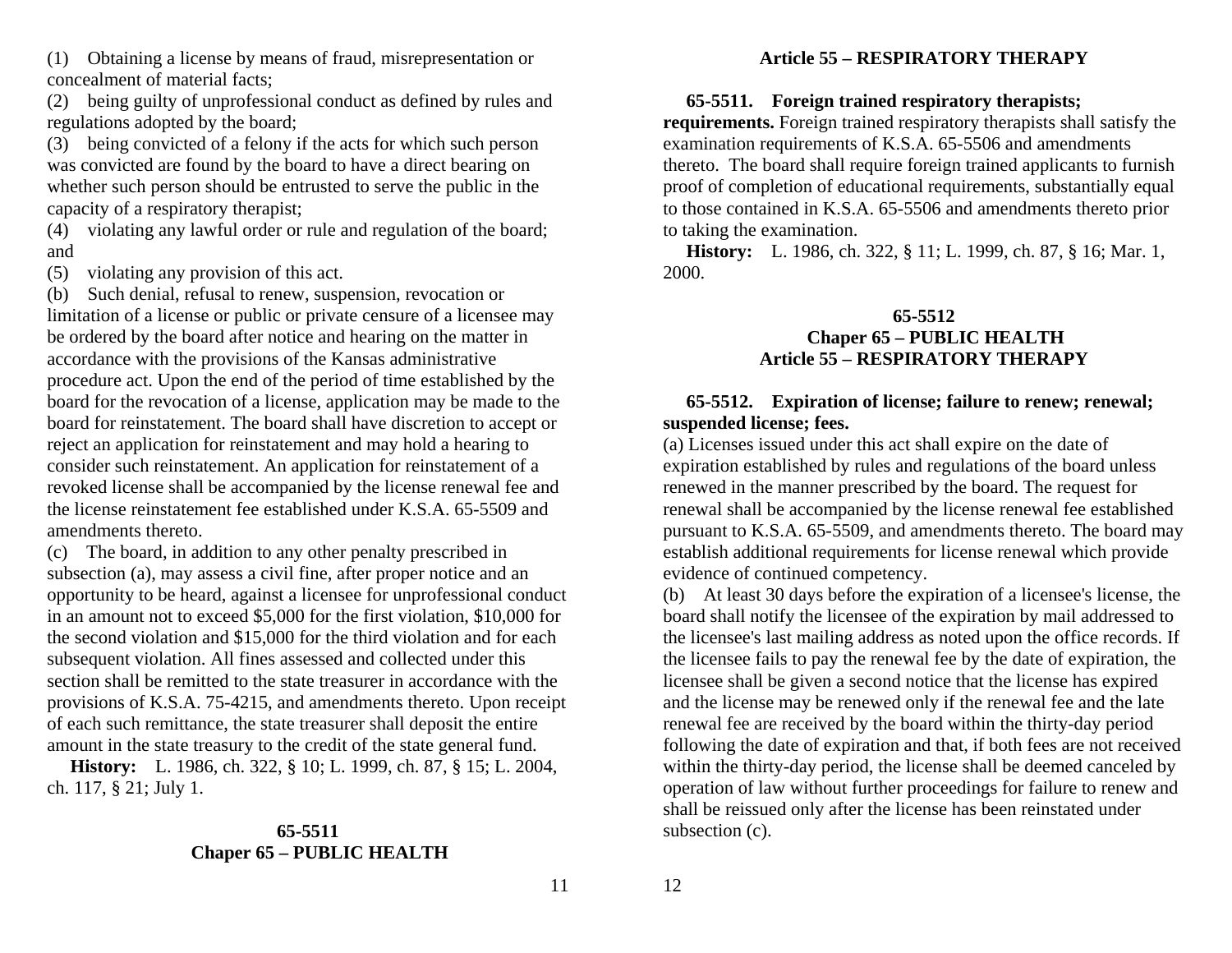(c) Any license canceled for failure to renew as herein provided may be reinstated upon recommendation of the board and upon payment of the reinstatement fee and upon submitting evidence of satisfactory completion of any applicable continuing education requirements established by the board. The board shall adopt rules and regulations establishing appropriate continuing education requirements for reinstatement of licenses canceled for failure to renew.

(d) A person whose license is suspended shall not engage in any conduct or activity in violation of the order or judgment by which the license was suspended.

 **History:** L. 1986, ch. 322, § 12; L. 1999, ch. 87, § 17; L. 2004, ch. 117, § 22; July 1.

#### **65-5513 Chaper 65 – PUBLIC HEALTH Article 55 – RESPIRATORY THERAPY**

 **65-5513. Moneys received by board; disposition; healing arts fee fund.** The board shall remit all moneys received by or for it from fees, charges or penalties to the state treasurer in accordance with the provisions of K.S.A. 75-4215, and amendments thereto. Upon receipt of each such remittance, the state treasurer shall deposit the entire amount in the state treasury. Ten percent of each such deposit shall be credited to the state general fund and the balance shall be credited to the healing arts fee fund. All expenditures from such fund shall be made in accordance with appropriation acts upon warrants of the director of accounts and reports issued pursuant to vouchers approved by the president of the board or by a person designated by the president of the board.

 **History:** L. 1986, ch. 322, § 13; L. 2001, ch. 5, § 263; L. 2011, ch. 53, § 36; July 1.

### **65-5514 Chaper 65 – PUBLIC HEALTH Article 55 – RESPIRATORY THERAPY**

### **65-5514. Representation as respiratory therapist; prohibitions; misdemeanor; exclusions from the practice of respiratory therapy.**

(a) On and after March 1, 2000, it shall be unlawful for any person who is not licensed under this act as a respiratory therapist or whose license has been suspended or revoked to hold themselves out to the public as a licensed respiratory therapist, or use the abbreviation of CRTT, RRT, RCP or the words "respiratory therapist," "respiratory care practitioner", "inhalation therapist" or any other words, letters, abbreviations or insignia indicating or implying that such person is a respiratory therapist, or to practice the art and science of respiratory therapy as herein defined. A violation of this subsection (a) shall constitute a class B misdemeanor.

(b) Nothing in this act is intended to limit, preclude or otherwise interfere with the practices of other health care providers formally trained and licensed, registered, credentialed or certified by appropriate agencies of the state of Kansas. The practice of respiratory therapy shall not be construed to include the following individuals:

(1) Persons rendering assistance in the case of an emergency.

(2) Members of any church practicing their religious tenets.

(3) Persons whose services are performed pursuant to the delegation of and under the supervision of a respiratory therapist who is licensed under this act.

(4) Health care providers in the United States armed forces, public health services, federal facilities and coast guard or other military service when acting in the line of duty in this state.

(5) Licensees under the healing arts act, and practicing their professions, when licensed and practicing in accordance with the provisions of law or persons performing services pursuant to the delegation of a licensed physician under subsection (g) of K.S.A. 65- 2872 and amendments thereto.

(6) Dentists practicing their professions, when licensed and practicing in accordance with the provisions of law.

(7) Nurses practicing their professions, when licensed and practicing in accordance with the provisions of law or persons performing services pursuant to the delegation of a licensed nurse under subsection (m) of K.S.A. 65-1124 and amendments thereto.

13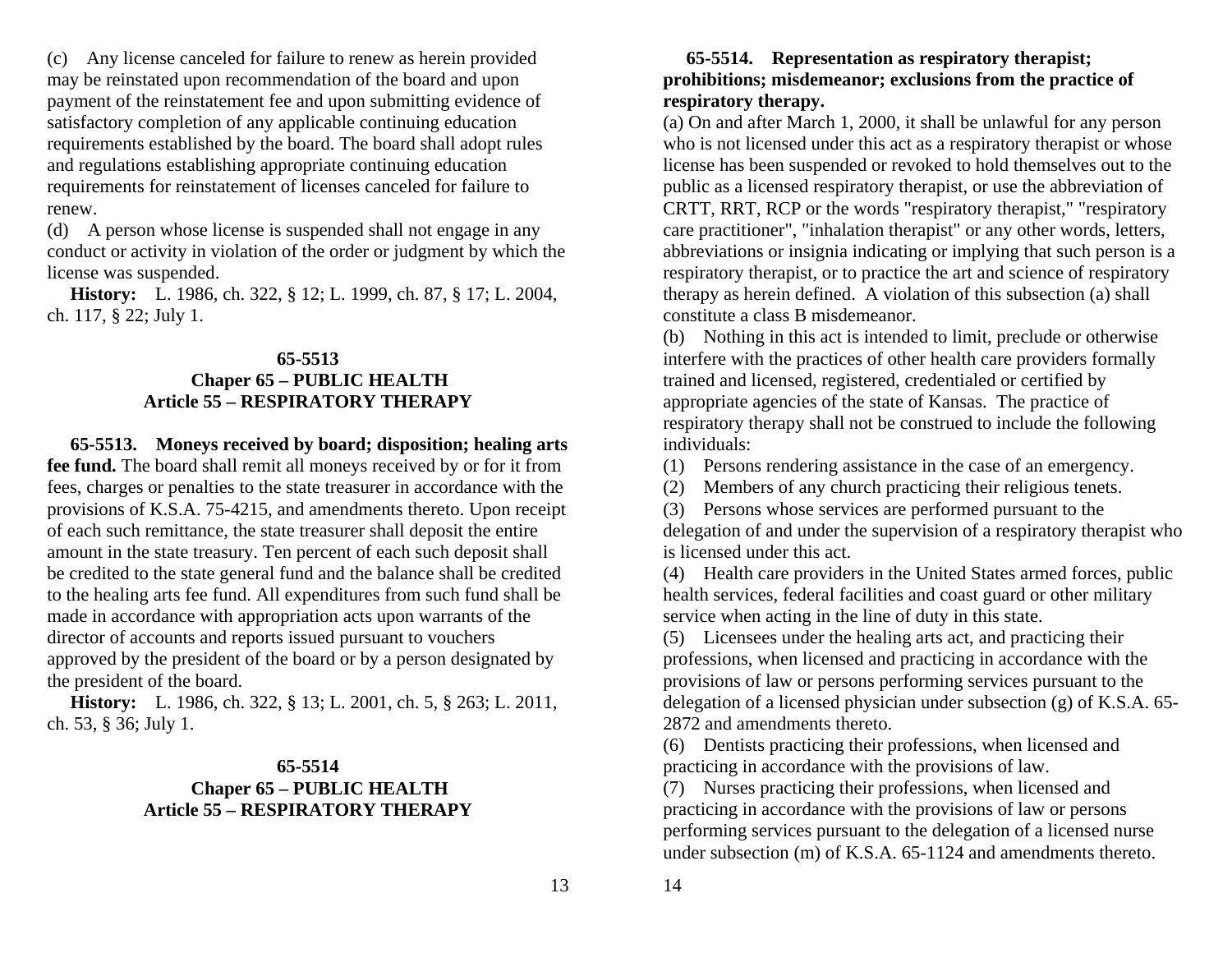(8) Health care providers who have been formally trained and are practicing in accordance with the training or have received specific training in one or more functions included in this act pursuant to established educational protocols or both.

(9) Students while in actual attendance in an accredited health care occupational educational program and under the supervision of a qualified instructor.

(10) Self-care by a patient or gratuitous care by a friend or family member who does not represent or hold oneself out to the public to be a respiratory therapist.

(11) Monitoring, installation or delivery of medical devices, gases and equipment and the maintenance thereof by a nonlicensed person for the express purpose of self-care by a patient or gratuitous care by a friend or family member.

(c) Any patient monitoring, assessment or other procedures designed to evaluate the effectiveness of prescribed respiratory therapy must be performed by or pursuant to the delegation of a licensed respiratory therapist or other health care provider.

(d) Nothing in this act shall be construed to permit the practice of medicine and surgery. No statute granting authority to licensees of the state board of healing arts shall be construed to confer authority upon respiratory therapists to engage in any activity not conferred by this act.

 **History:** L. 1986, ch. 322, § 14; L. 1999, ch. 87, § 18; Mar. 1, 2000.

#### **65-5515 Chaper 65 – PUBLIC HEALTH Article 55 – RESPIRATORY THERAPY**

 **65-5515. Injunction.** When it appears to the board that any person is violating any of the provisions of this act, the board may bring an action in a court of competent jurisdiction for an injunction against such violation without regard to whether proceedings have been or may be instituted before the board or whether criminal proceedings have been or may be instituted.

 **History:** L. 1986, ch. 322, § 15; July 1.

## **65-5516 Chaper 65 – PUBLIC HEALTH Article 55 – RESPIRATORY THERAPY**

 **65-5516. State agency adjudicative proceedings and judicial review; conduct.** All state agency adjudicative proceedings under K.S.A. 65-5501 to 65-5517, inclusive, shall be conducted in accordance with the provisions of the Kansas administrative procedure act and shall be reviewable in accordance with the Kansas judicial review act.

 **History:** L. 1986, ch. 322, § 16; L. 2010, ch. 17, § 165; July 1.

## **65-5517 Chaper 65 – PUBLIC HEALTH Article 55 – RESPIRATORY THERAPY**

 **65-5517. Invalidity of part.** If any section of this act, or any part thereof, is adjudged by any court of competent jurisdiction to be invalid, such judgment shall not affect, impair or invalidate the remainder or any other section or part thereof.  **History:** L. 1986, ch. 322, § 17; July 1.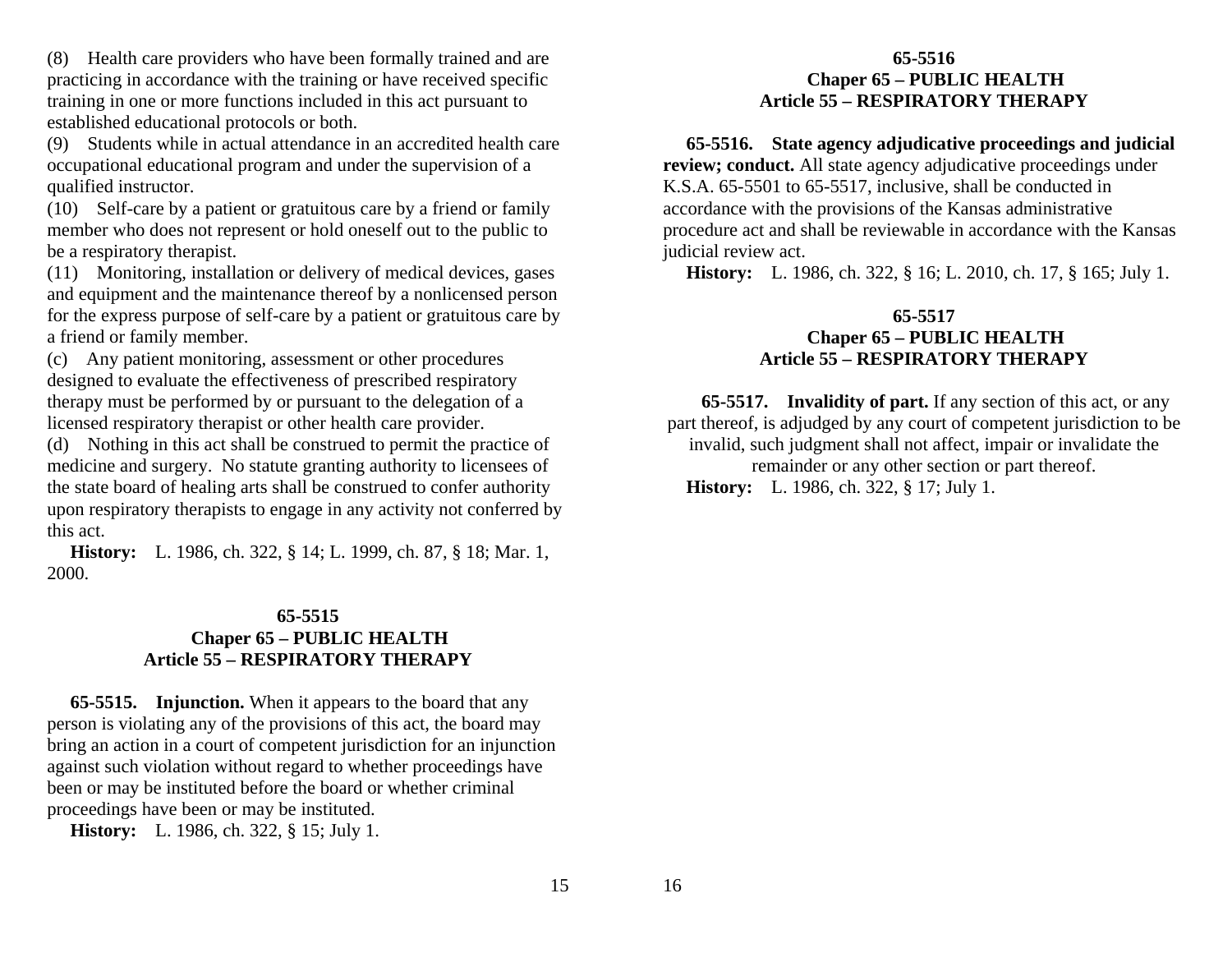#### **INDEX**

#### **KANSAS ADMINISTRATIVE REGULATIONSArticle 55. - RESPIRATORY THERAPY**

**100-55-1. Application.**

**100-55-2. Education requirements.** 

**100-55-3. Examinations.** 

**100-55-4. Fees.** 

**100-55-5. Unprofessional conduct; defined.** 

**100-55-6. Licensure; renewal; late renewal and reinstatement.**

**100-55-7. Continuing education; license renewal.**

**100-55-8. Reinstatement; expired and revoked licenses.**

**100-55-9. Special permits.**

**100-55-10.** (Authorized by K.S.A. 65-5505; implementing K.S.A. 65-5508; effective Jan. 3, 1997; revoked May 1, 1998.)

**100-55-11. Delegation and supervision.** 

## **100-55-1. Application.**

(a) Each applicant for a license to practice respiratory therapy shall submit the application on a form provided by the board. The form shall contain the following information:

(1) The applicant's full name;

(2) the applicant's residence and mailing address;

(3) employment information for the five years immediately before the date of application;

(4) information on any licenses, registrations, or certifications issued to the applicant to practice respiratory therapy; and

(5) information on any prior acts constituting unprofessional conduct, as defined in K.A.R. 100-55-5.

(b) Each applicant shall submit the following with the application:

(1) The fee required by K.A.R. 100-55-4;

(2) an official transcript from an educational program approved by the board under K.A.R. 100-55-2;

(3) a notarized copy of a diploma from an approved educational program;

(4) a photograph of the applicant; and

(5) evidence provided directly to the board from the testing entity of the results of a written examination required and approved by the board under K.A.R. 100-55-3.

(c) The applicant shall sign the application, under oath.

(Authorized by K.S.A. 1999 Supp. 65-5505; implementing K.S.A. 1999 Supp. 65-5506; effective, T-88-17, July 1, 1987; effective May 1, 1988; amended Jan. 3, 1997; amended June 30, 2000.)

**100-55-2. Education requirements.** A list of approved educational programs in respiratory therapy shall be maintained by the board. In determining whether an educational program should be approved, accreditation by the committee on accreditation for respiratory care or its predecessor at the time of applicant's graduation may be considered by the board.

(Authorized by K.S.A. 1999 Supp. 65-5505; implementing K.S.A. 1999 Supp. 65-5506; effective, T-88-17, July 1, 1987; effective May 1, 1988; amended Jan. 3, 1997; amended June 30, 2000.)

**100-55-3. Examinations.**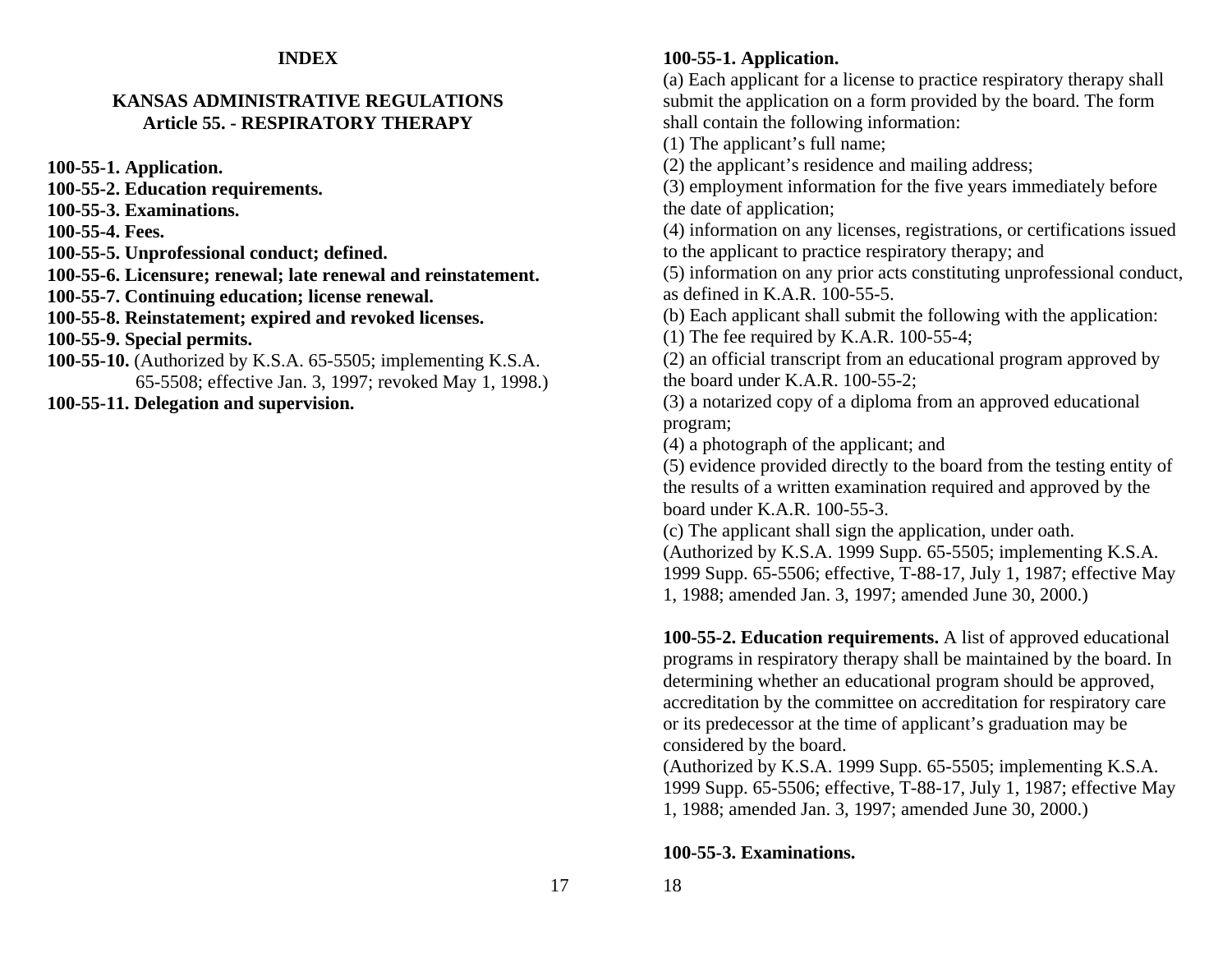(a) The examinations approved by the board to practice respiratory therapy, one of which shall be required for each applicant, shall be the following:

(1) The examination developed by the national board for respiratory care for credentialing as a certified respiratory therapist; and

(2) the examination developed by the national board for respiratory care for credentialing as a registered respiratory therapist.

(b) To pass the required and approved examination, each applicant shall achieve the minimum qualifying score established by the national board for respiratory care for certification or registration. (c) Each applicant who has passed the required examination for a license and has not been in the active practice of respiratory therapy for more than one year, but less than five years shall provide one of the following:

(1) Evidence of completion of a minimum of 24 contact hours of continuing education; or

(2) proof that the applicant has passed one of the examinations required for a license within 12 months of the date the application was submitted.

(d) Each applicant who has passed the required examination for a license and has not been in the active practice of respiratory therapy for five years or more shall provide proof that the applicant has passed one of the examinations required for a license within 12 months of the date the application was submitted.

(Authorized by K.S.A. 1999 Supp. 65-5505; implementing K.S.A. 1999 Supp. 65-5507; effective, T-88-17, July 1, 1987; effective May 1, 1988; amended Jan. 3, 1997; amended June 30, 2000.)

**100-55-4. Fees.** The following fees shall be collected by the board:

- (a) Application for a license .............. \$80.00
- (b) License renewal:
- (1) Paper renewal ........................... \$75.00
- (2) On-line renewal ......................... \$72.00
- (c) License late renewal:
- (1) Paper late renewal ..................... \$80.00
- (2) On-line late renewal ................... \$77.00
- (d) License reinstatement ................ \$80.00
- (e) Certified copy of license ............. \$15.00

(f) Special permit ........................... \$15.00

(g) Temporary license ..................... \$25.00

(Authorized by K.S.A. 65-5505; implementing

K.S.A. 65-5509; effective, T-88-17, July 1, 1987; effective May 1, 1988; amended, T-100-10-17-89, Oct. 17, 1989; amended Feb. 5, 1990; amended Jan. 3, 1997; amended May 1, 1998; amended June 30, 2000; amended Sept. 29, 2000; amended Jan. 10, 2003; amended, T-100-3-19-04, March 19, 2004; amended July 23, 2004; amended March 7, 2008.)

# **100-55-5. Unprofessional conduct; defined.** ''Unprofessional

conduct'' means any of the following:

(a) Using fraudulent or false advertisements;

(b) being addicted to intoxicating liquors or drugs;

(c) engaging in respiratory therapy under a false or assumed name or by impersonating another person licensed by the board as a respiratory therapist;

(d) practicing respiratory therapy without reasonable skill and safety because of any of the following:

(1) Illness;

(2) alcoholism;

(3) excessive use of drugs, controlled substances, chemicals, or any other type of material; or

(4) a result of any mental or physical condition;

(e) having a respiratory therapy license, registration, or certification revoked, suspended, or limited or an application for any of these denied by the proper regulatory authority of another state, territory, or country, or of District of Columbia;

(f) cheating or attempting to subvert the validity of the examination required for licensure;

(g) having been found to be mentally ill, disabled, not guilty by reason of insanity, or incompetent to stand trial by a court of competent jurisdiction;

(h) failing to furnish to the board, or to its investigators or representatives, any information legally requested by the board; (i) being sanctioned or disciplined by a peer review committee or medical care facility for acts or conduct that would constitute grounds for denial,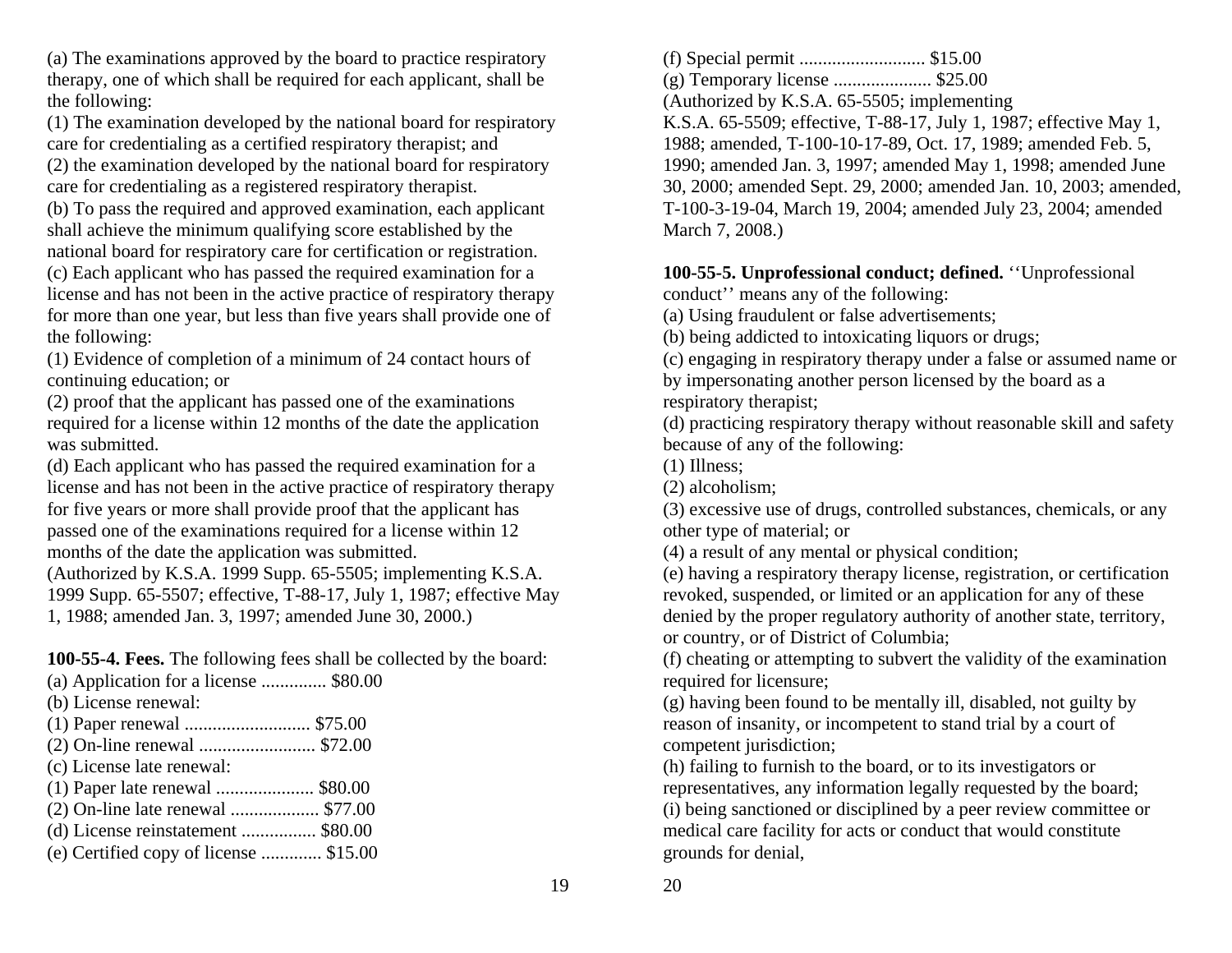refusal to renew, suspension, or revocation of a license under K.S.A. 65-5510 and amendments thereto;

(j) surrendering a license, registration, or certification to practice respiratory therapy in another state while disciplinary proceedings are pending for acts or conduct that would constitute grounds for denial, refusal to renew, suspension, or revocation of a license under K.S.A. 65-5510 and amendments thereto;

(k) being professionally incompetent, as defined in K.S.A. 65-2837 and amendments thereto;

(l) representing to a patient that a manifestly incurable disease,

condition, or injury can be permanently cured;

(m) providing respiratory therapy to a patient without the consent of the patient or the patient's legal representative;

(n) willfully betraying confidential information;

(o) advertising the ability to perform in a superior manner any professional service related to respiratory therapy;

(p) using any advertisement that is false, misleading, or deceptive in a material respect;

(q) committing conduct likely to deceive, defraud, or harm the public;

(r) making a false or misleading statement regarding the licensee's skill;

(s) committing any act of sexual abuse, misconduct, or exploitation;

(t) obtaining any fee by fraud, deceit, or misrepresentation;

(u) charging an excessive fee for services rendered;

(v) failing to keep written records justifying the course of treatment of the patient;

(w) delegating respiratory therapy to a person who the licensee knows or has reason to know is not qualified by training or experience to perform it;

(x) willfully supervising the holder of a special permit when the holder is not currently enrolled in a recognized program of education; or

(y) willfully allowing the holder of a special permit to perform tasks and procedures not verified by the respiratory therapy school on the holder's task proficiency list.

(Authorized by and implementing K.S.A. 65-5510; effective, T-88- 17, July 1, 1987; effective May 1, 1988; amended Jan. 3, 1997;

amended June 30, 2000; amended May 23, 2003.)

## **100-55-6. Licensure; renewal; late renewal and reinstatement.**

(a) Each license issued by the board shall expire on March 31 of each year.

(b) A license issued or reinstated from January 1 through March 31 shall expire on March 31 of the following year.

(c) Each license may be renewed annually. The request for renewal shall be on a form provided by the board and shall be accompanied by the following:

(1) The prescribed license renewal fee; and

(2) proof of satisfactory completion of a program of continuing education as required by the board.

(d) Licenses not renewed by March 31 may be renewed for a period of 30 days thereafter upon request of the licensee. The request for late renewal shall be on the same form as that required for renewal and shall be accompanied by the following:

(1) The prescribed license late renewal fee; and

(2) proof of satisfactory completion of a program of continuing education as required by the board.

(e) Any applicant may request reinstatement of a license that has expired for a period of more than 30 days. The request for reinstatement shall be on a form provided by the board and shall be accompanied by the following:

(1) The prescribed license reinstatement fee; and

(2)(A) Proof of satisfactory completion of a program of continuing education as required by the board; or

(B) proof that the licensee has passed one of the examinations for a license required under K.A.R. 100-55-3 within the past six months. (Authorized by K.S.A. 1999 Supp. 65-5505; implementing K.S.A. 1999 Supp. 65-5512; effective, T-88-17, July 1, 1987; effective May 1, 1988; amended Dec. 27, 1993; amended Jan. 3, 1997; amended June 30, 2000.)

## **100-55-7. Continuing education; license renewal.**

(a) Each licensee shall submit documented evidence of completion of at least 12 contact hours of continuing education since April 1 of the previous year, before or with the request for renewal.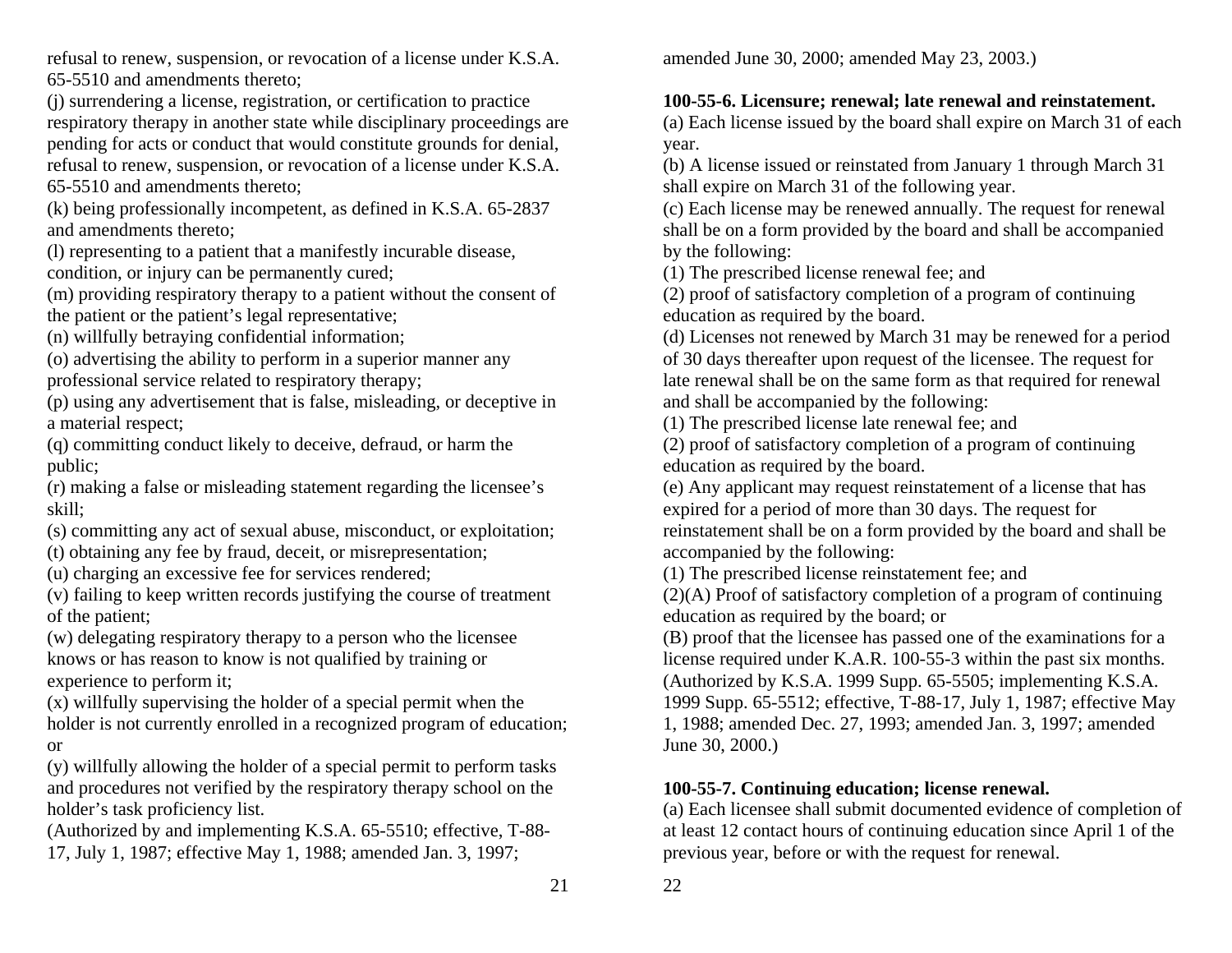(b) Any licensee who suffered an illness or injury that made it impossible or extremely difficult to reasonably obtain the required contact hours may be granted an extension of not more than six months.

(c) Each respiratory therapist initially licensed after September 30 and before the following March 31 shall be exempt from the continuing education required by subsection (a) for the first renewal period.

(d) A contact hour shall be 50 minutes of instruction or its equivalent. (e) The purpose of continuing education shall be to provide evidence of continued competency in the advancing art and science of respiratory therapy. All program objectives, curricular content, presenter qualifications, and outcomes shall be subject to review. Contact hours shall be determined based on program content, outcomes, and participant involvement.

(f) Continuing education shall be acquired from the following:

(1) Offerings approved by the American association of respiratory care. Any licensee may obtain all contact hours from any continuing education offerings approved by the American association of respiratory care and its state affiliates.

(2) Seminars and symposiums. At least six contact hours shall be obtained each reporting year from seminars or symposiums that provide for direct interaction between the speakers and the participants.

A seminar shall mean directed advanced study or discussion in a specific field of interest.

A symposium shall mean a conference of more than a single session organized for the purpose of discussing a specific subject from various viewpoints and by various speakers.

(3) Nontraditional or alternative educational programs. A nontraditional or alternative educational program shall be defined as one that is not presented in the typical conference setting.

Educational programs may be provided by any print medium or presented through the internet or other electronic medium. The licensee shall submit proof of successful completion of a test administered as part of the nontraditional or alternative educational program. A maximum of six contact hours each reporting year may be obtained from nontraditional or alternative educational programs. (4) Clinical instruction. Clinical instruction shall mean the education and evaluation of a respiratory therapy student in the clinical setting. A maximum of three contact hours may be given for clinical instruction.

(5) Presentations of a seminar or a nontraditional or alternative program. Each licensee who presents a continuing education seminar or a nontraditional or alternative educational program shall receive two contact hours for each hour of presentation. No credit shall be granted for any subsequent presentations on the same subject content. (6) Academic coursework. Successful completion of academic coursework shall mean obtaining a grade of at least C or the equivalent in any courses on respiratory care or other health-related field of study in a bachelor's degree program or higher educational degree program. One credit hour of academic coursework shall be equal to one contact hour of continuing education. A maximum of six contact hours may be obtained through academic coursework each reporting year.

(7) Advanced lifesaving courses. Contact hours shall be restricted to first-time attendees of advanced lifesaving courses and the associated instructor courses. Advanced lifesaving courses shall include neonatal resuscitation provider (NRP), pediatric advanced life support (PALS), neonatal advanced life support (NALS), and advanced cardiac life support (ACLS).

(8) Voluntary recredentialing. Each licensee who completes voluntary recredentialing shall receive the number of contact hours approved by the American association for respiratory care.

(g) The following shall not be eligible for continuing education credit:

(1) Learning activities in the work setting designed to assist the individual in fulfilling employer requirements, including in-service education and on-the-job training; and

(2) basic life support courses and cardiopulmonary resuscitation courses.

(Authorized by K.S.A. 65-5505; implementing K.S.A. 2008 Supp. 65-5512; effective, T-88-17, July 1, 1987; effective May 1, 1988; amended Jan. 3, 1997; amended June 30, 2000; amended July 17, 2009.)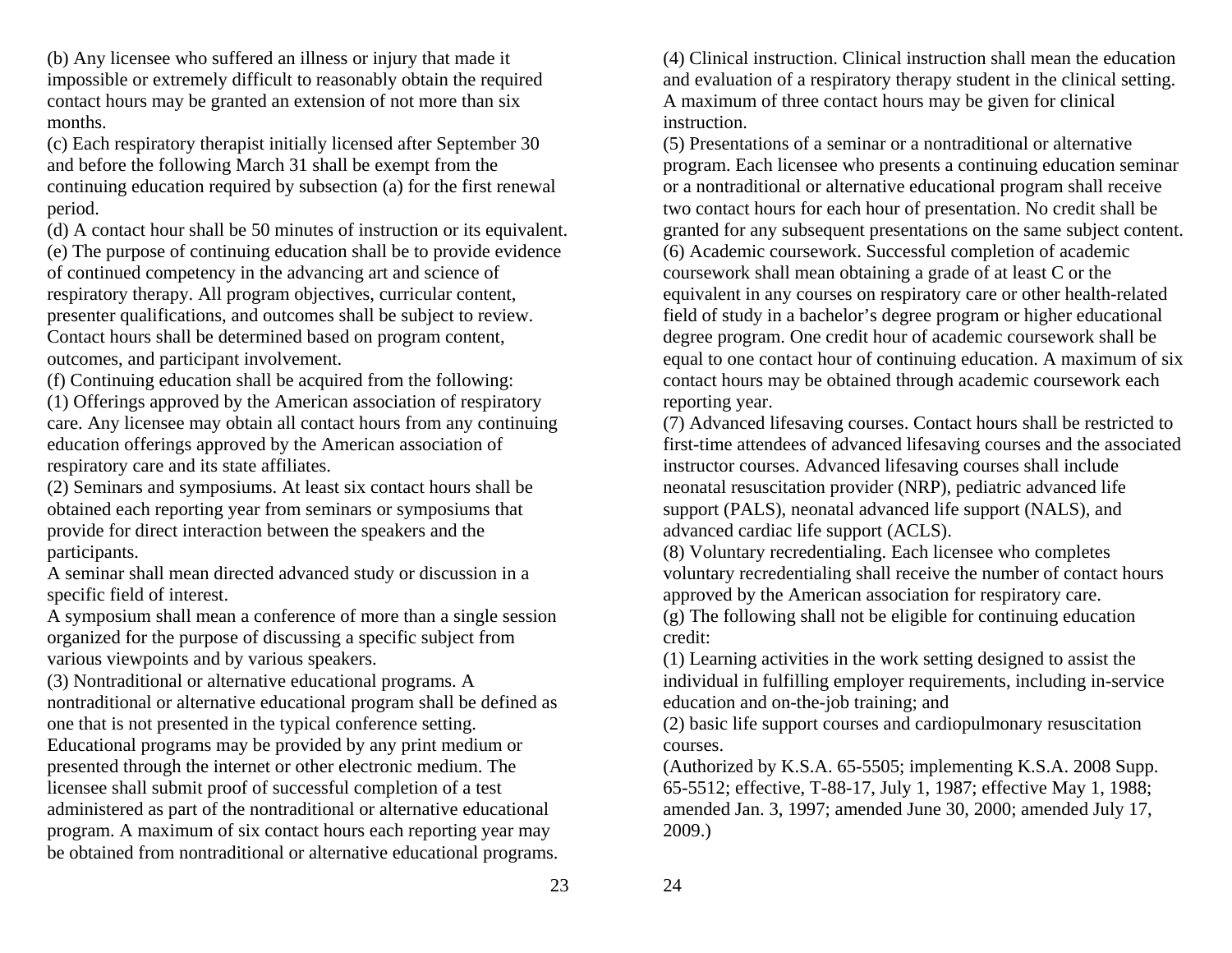## **100-55-8. Reinstatement; expired and revoked licenses.**

(a) Each applicant desiring to reinstate a license that has been expired for more than 30 days shall submit proof of continuing education as follows:

(1) If the time since the license expired has been one year or less, no continuing education in addition to that which would have been necessary had the license been renewed before expiration shall be required.

(2) If, since the date the license expired, the applicant has been in the active practice of respiratory therapy in another state or jurisdiction that requires a license, registration, or certification to practice, the applicant shall submit proof of the current license, registration, or certification, and compliance with the continuing education requirements of that jurisdiction.

(3) If the time since the license expired has been more than one year but less than five years, the applicant shall provide one of the following:

(A) Evidence of completion of a minimum of 24 contact hours of continuing education; or

(B) proof that the applicant has passed one of the examinations required for a license within 12 months of the date the application was submitted.

(4) If the time since the license expired has been five years or more, the applicant shall provide proof that the applicant has passed one of the examinations required for a license within 12 months of the date the application was submitted.

(b) Each applicant seeking reinstatement of a revoked license shall successfully complete an individually tailored program approved by the board.

(Authorized by K.S.A. 1999 Supp. 65-5505; implementing K.S.A. 1999 Supp. 65-5512; effective , T-88-17, July 1, 1987; effective May 1, 1988; amended Jan. 3, 1997; amended June 30, 2000.)

## **100-55-9. Special permits.**

(a) Each student who holds a special permit shall be identified as a student respiratory therapist or ''student R.T.'' by a name tag that includes the student's job title.

(b) A special permit shall be valid for a period not to exceed 24

months and shall not be extended without additional proof that the student continues to be enrolled in an approved school of respiratory therapy.

(c) During February of each year, each student who holds a special permit shall provide the following to the board:

(1) Verification of current enrollment in an approved school of respiratory therapy; and

(2) a statement of the anticipated graduation date.

(d) Each special permit issued to a student who fails to meet the requirements under subsection

(c) shall expire on March 31 of the year in which the verification and statement were to be provided.

(e) Each applicant for a special permit shall have a task proficiency list verified and submitted directly to the board by the school of respiratory therapy. The task proficiency list may be updated at the end of each session by the school of respiratory therapy. Each holder of a special permit shall perform only those tasks verified on the most recent task proficiency list that has been submitted directly to the board.

(f) Before engaging in any clinical assignments, each holder of a special permit shall present the current task proficiency list to the employer.

(g) Each licensed respiratory therapist responsible for the supervision of a student holding a special permit shall meet the requirements for supervision specified in K.A.R. 100-55-11(d).

(Authorized by K.S.A. 65-5505; implementing K.S.A. 65-5508; effective Jan. 3, 1997; amended June 30, 2000; amended May 23, 2003; amended May 15, 2009.)

**100-55-10.** (Authorized by K.S.A. 65-5505; implementing K.S.A. 65-5508; effective Jan. 3, 1997; revoked May 1, 1998.)

## **100-55-11. Delegation and supervision.**

(a) The delegation of respiratory therapy procedures by a licensed respiratory therapist to an unlicensed person may be made after the respiratory therapist has determined all of the following: (1) The health status and mental and physical stability of the individual receiving care;

25